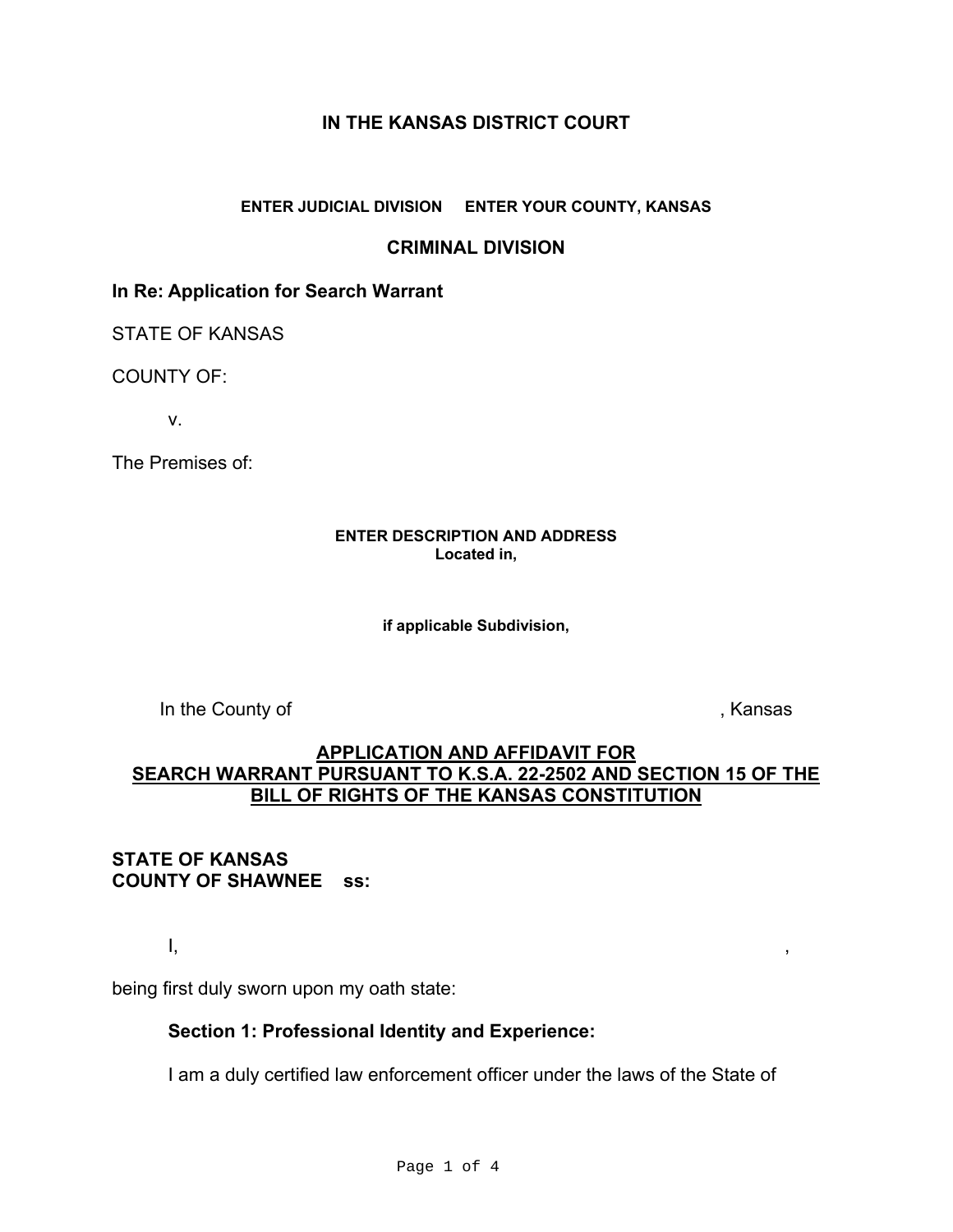Kansas employed by the:

I have approximately years of experience as a law enforcement officer and have had: of hours of professional law enforcement training in the detection and investigation of criminal offenses. As a law enforcement officer, I

### **Enter Relevant Experience Here.**

In addition to my experience, I have attended numerous seminars and training classes, which include those taught by:

# **Section 2: Evidence of Crime:**

The following evidence es tablishes probable caus e to believ e the following crime(s) have been or are being committed:

# **Unlawful voluntary Sexual Relations 21-3522 a1, Sexual Exploitation of a child 21-3516 a1, Electronic Solicitation 21-3523a1**

### **Enter The Case Facts**

## **Section 3: Place to be searched:**

This affidavit is made in support of and as an application for a search warrant to search the following:

#### **ENTER DESCRIPTION AND ADDRESS Located in,**

**if applicable Subdivision,** 

In the County of , Kansas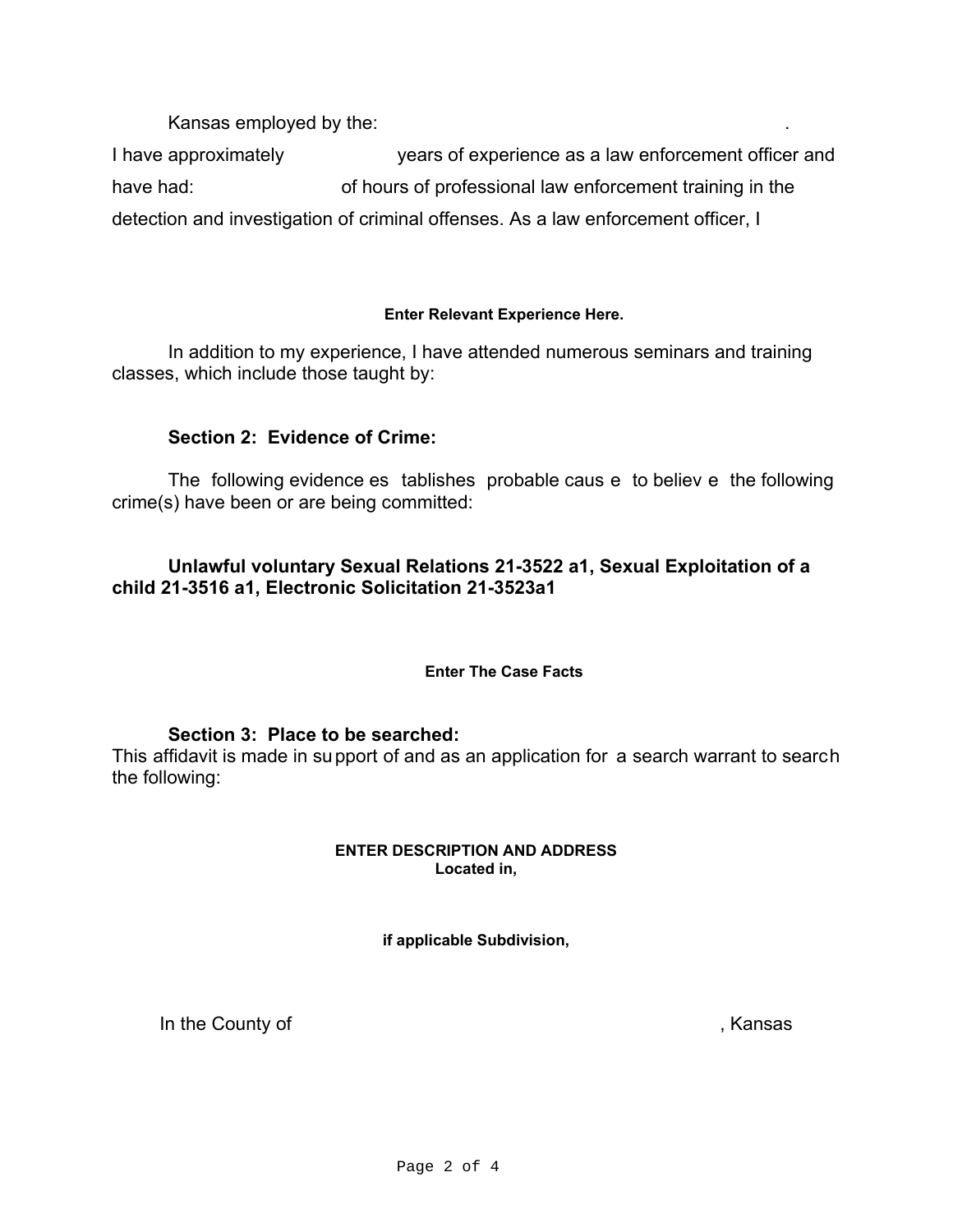## **Section 4: To Be Seized:**

The evidence, fruits, and/or instrumentalities of crime to be seized are hereinafter described with particularity as:

- 1. Cellular telephone, with telepho ne number 785-000-0000, unknown make or model.
- 2. Computer(s), unknown make or model.
- 3. Any and all photographs, which may depict the victim:

in a nude or partially nude state.

- 4. Digital camera used to take photographs.
- 5. Any video equipment used to make home movies or videos.
- 6. Any VHS tapes, which are home made.
- 7. Photographs of the suspect's bedroom, which was described by

#### **Victim's Name.**

To include over all photos of the residence.

8. Any nude photographs of the suspect in a nude state, which could possibly match the photos:

#### **Suspect's Name**

**sent to:** 

# **Victim's Name over the Internet. Emails or documents:**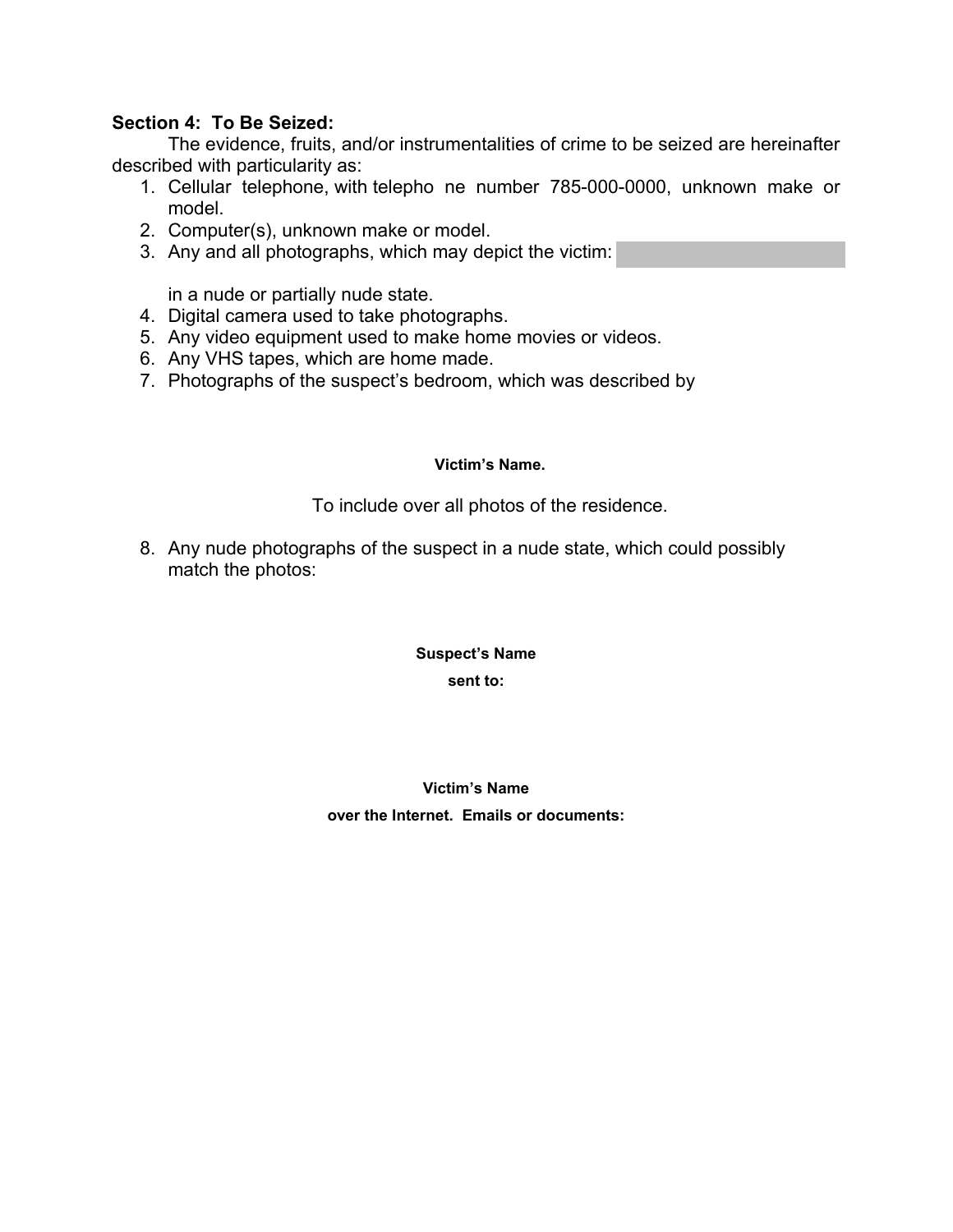intentional concealment of criminal activity through random ordering and deceptive file names may require the examination of all stored data. This process may take weeks or months depending on the volume of the data involved and the caseload of the computer expert.

 in Clay County, Missouri. The HARCFL is a cooperative law enforcement One such forensic and controlled laboratory environment is the Heart of America Regional Computer Forensics Laboratory (HARCFL), which is physically loc ated organization comprised of federal, state and local cer tified Forensic Examiners that provide digital forensic services to law enforcement throughout Kansas and the western two-thirds of Missouri.

Recognizing that specialized and highly technical equipment and software will be needed to conduct the analysis of the previously seized digital media, the media will likely be transferred to the HARCFL or other qualified laboratory with a request that a forensic examination be conducted in this matter. Additionally, under limited situations, assistance may be required by the receiving laboratory from other qualified laboratories.

## **Section 5: Evidence of Probable Cause:**

The evidence of probable caus e to believe that which is sought to be searched for and seized described with particularity and se t forth above in Section 4 as evidence, fruits and/or instrumentalities of the crime and the evidence of probable cause to believe that such are now located in the premises to be searched as described in Section 3 above is set forth hereinafter:

### **Facts and Probable Cause in Detail**

**WHEREFORE,** affiant respectfully requests that a Search Warrant issue authorizing the search of the premises described in Section 3 above and seizure of the property described in Section 4 above.

In witness whereof I have hereinforth subscribed my name and seal on this:

| Date:                                   | Time:       |  | am |        | pm           |  |  |  |
|-----------------------------------------|-------------|--|----|--------|--------------|--|--|--|
| Subscribed and sworn to before me this: |             |  |    |        |              |  |  |  |
| Date:                                   | Time:       |  | am | $\cup$ | pm $\bigcup$ |  |  |  |
| <b>District Court Judge</b>             |             |  |    |        |              |  |  |  |
|                                         | Page 4 of 4 |  |    |        |              |  |  |  |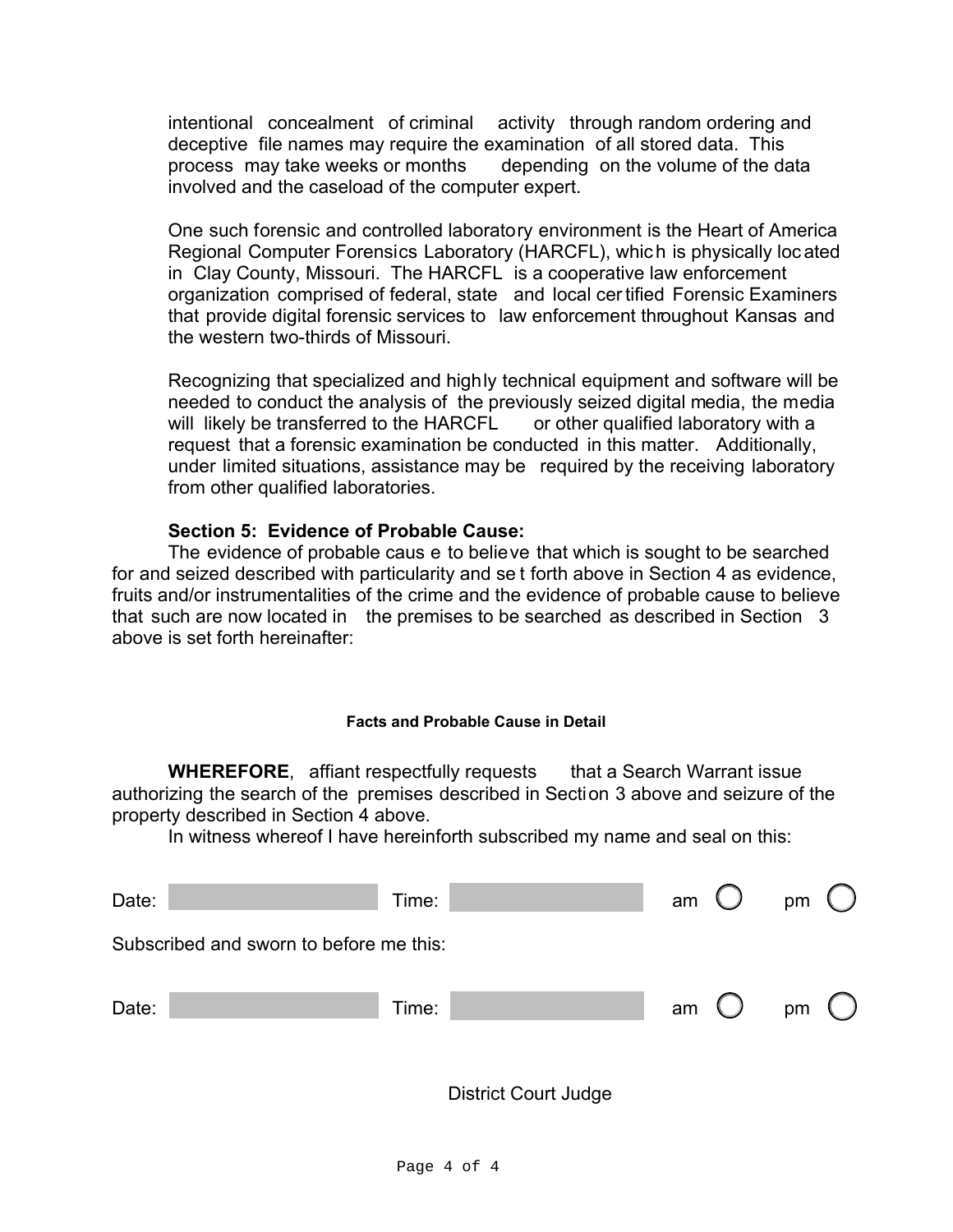# **IN THE KANSAS DISTRICT COURT**

### **ENTER JUDICIAL DIVISION ENTER YOUR COUNTY, KANSAS**

## **CRIMINAL DIVISION**

## **In Re: Application for Search Warrant**

STATE OF KANSAS

COUNTY OF:

v.

The Premises of:

#### **ENTER DESCRIPTION AND ADDRESS Located in,**

#### **if applicable Subdivision,**

In the County of **Example 2** and the County of **Algebra** 2 and the *S* and *Algebra* 2 and *Algebra* 2 and *Algebra* 2 and *Algebra* 2 and *Algebra* 2 and *Algebra* 2 and *Algebra* 2 and *Algebra* 2 and *Algebra* 2 and *Al* 

## **SEARCH WARRANT**

## THE STATE OF KANSAS to An y and All Law Enforcement Officers of the **State of Kansas:**

Having reviewed evidence before me under oath from which I have found probable cause to believe that a crime has been or is being committed, and sufficient facts have been presented to me under oath or affirmation which particularly describe s the person, place or means of conveyance to be searched as identified in the caption hereof and such facts have established probable cause to believe that the following described articles have been used in the commission of a crime or are contraband or property which constitutes or may be considered a part of the evidence, fruits or instrumentalities of a crime, to-wit:

- 1. Cellular telephone, with telephone number 785-000-0000, unknown make or model.
- 2. Computer(s), unknown make or model.
- 3. Any and all photographs, which may depict the victim in a nude or partially<br>nude state.<br>4. Digital camera used to take photographs.<br>5. Any video equipment used to make home movies or videos.<br>Page 1 of 4 3. Any and all photographs, which may depict the victim in a nude or partially nude state.
	- 4. Digital camera used to take photographs.
	- 5. Any video equipment used to make home movies or videos.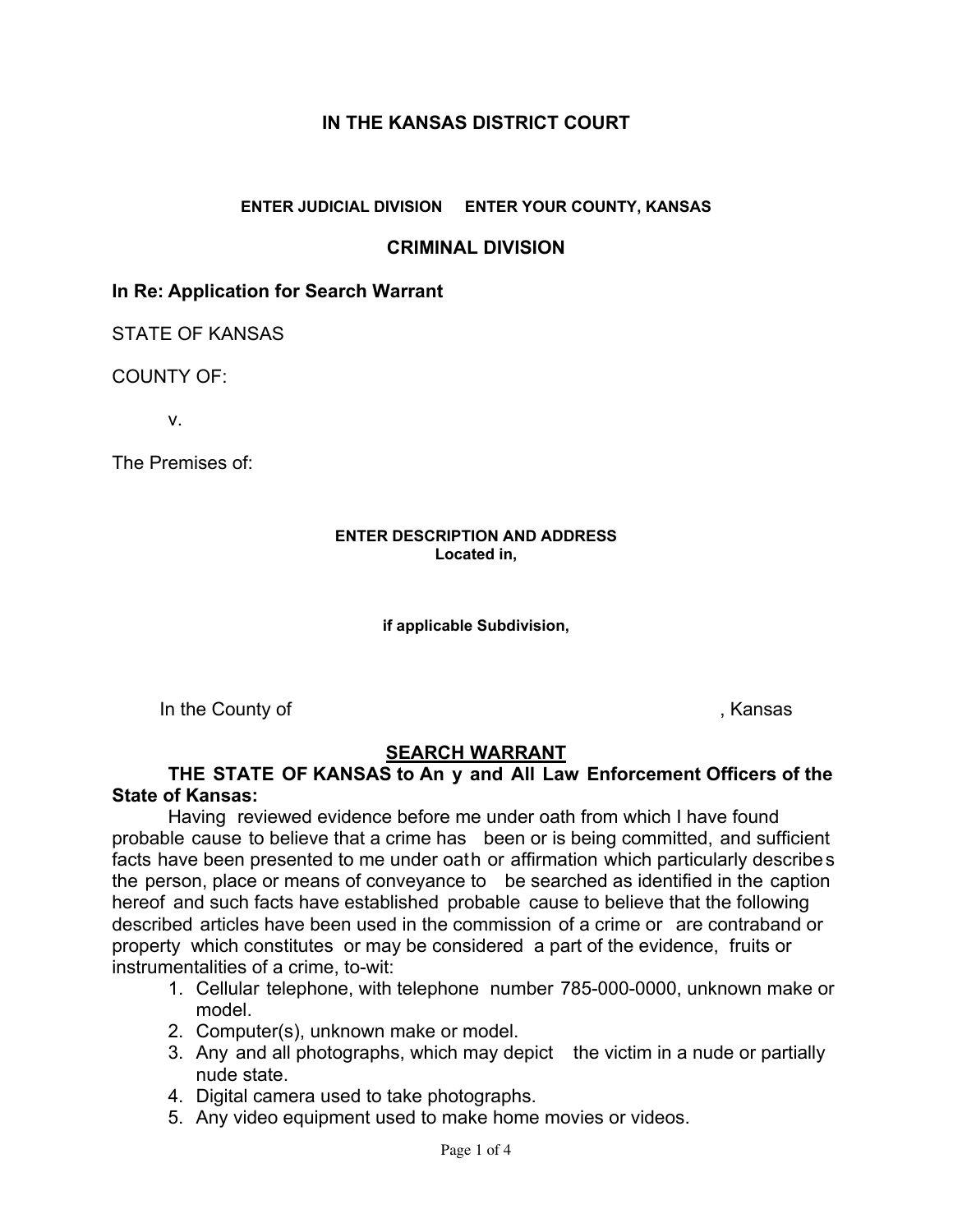- 6. Any VHS tapes, which are home made.
- 7. Photographs of the suspect's bedroom, which was described by:

### **Victim's Name.**

To include over all photos of the residence.

8. Any nude photographs of the suspect in a nude state, which could possibly match the photos:

> **Suspect's Name**  sent to:

**Victim's Name**  over the Internet.

9. Emails or documents from or to:

### **Enter Known Email Address**

10.This request for a warrant involves the potential seizure and review of computer and/or digital media. The analysis of computer and/or digital media is an exacting scientific procedure which is designed to protect the integrity of the evidence and to recover digital information, to include hidden, erased, compressed, password-protected or encrypted files. The analysis of evidence from computer and digital systems commonly require the seizure of all computer related items to be processed by a qualified computer expert in a laboratory or other controlled environment. The high volume of the contents and the potential intentional concealment of criminal activity through random ordering and deceptive file names may require the examination of all stored data. This process may take weeks or months depending on the volume of the data involved and the caseload of the computer expert.

One such forensic and controlled laboratory environment is the Heart of America Regional Computer Forensics Laboratory (HARCFL), which is physically located in Clay County, Missouri. The HARCFL is a cooperative law enforcement organization comprised of federal, state and local certified Forensic Examiners that provide digital forensic services to law enforcement throughout Kansas and the western two-thirds of Missouri.

Recognizing that specialized and highly technical equipment and software will<br>be needed to conduct the analysis of the previously seized digital media, the<br>media will likely be transferred to the HARCFL or other qualified Recognizing that specialized and highly technical equipment and software will be needed to conduct the analysis of the previously seized digital media, the media will likely be transferred to the HARCFL or other qualified laboratory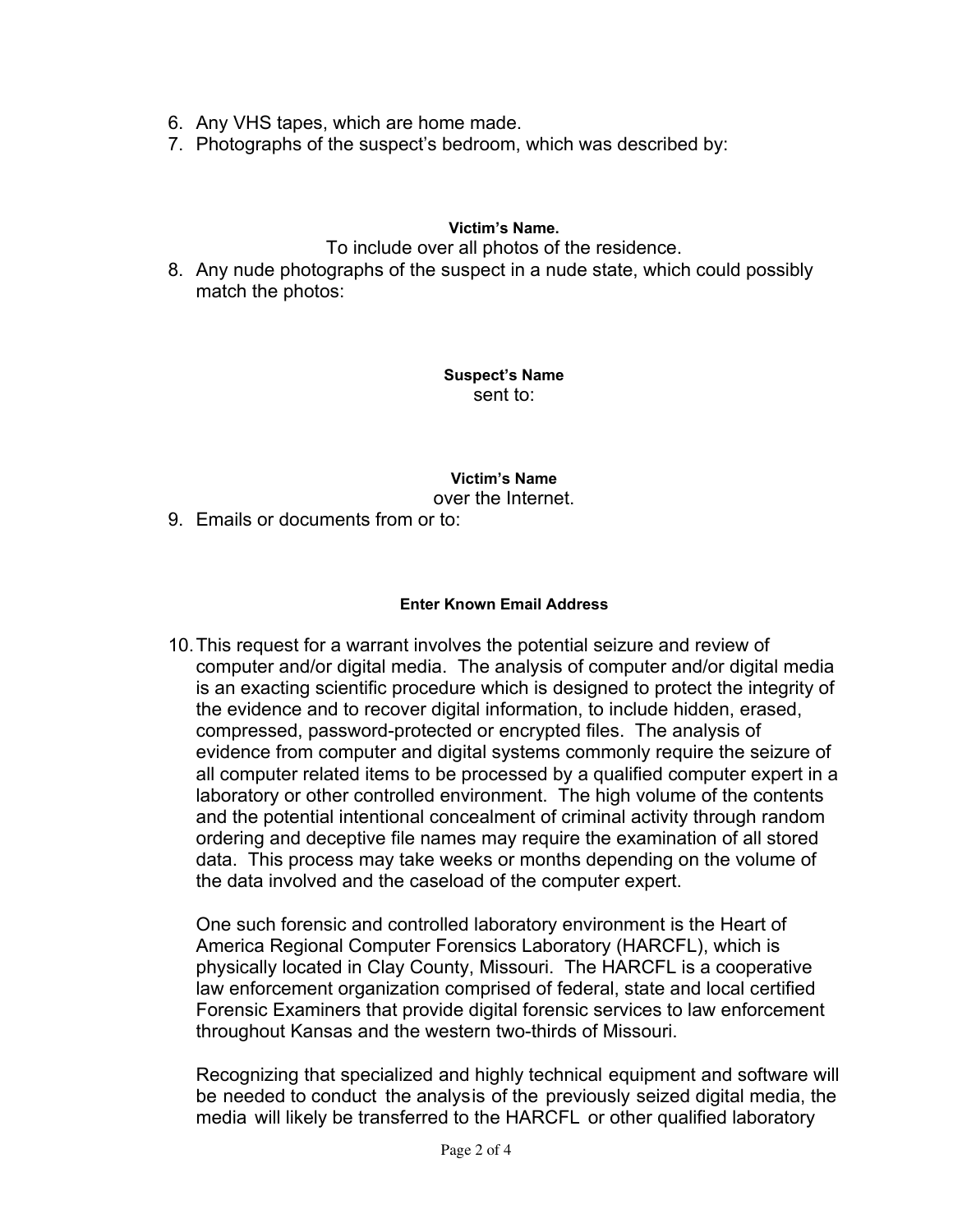receiving laboratory from other qualified laboratories with a request that a forensic examination be conducted in this matter. Additionally, under limited situations, assistance may be required by the

And that there is probable cause to believe that the above-described articles to be seized are located in or on the above described premises or person to be searched.

**THEREFORE, YOU ARE COMMANDED** forthwith to search the person, place, thing, or means of conveyance described above within ninety-six (96) hours of the time and date of the issuance hereof and to seize the things described above to be seized and to hold them to be dealt with according to law.

This Search Warrant may be executed at any time of any day or night within ninety-six (96) hours of issuance within the:

### **Enter Judicial District.**

On execution hereof you should make due return of this warrant and a copy hereof shall be provided the person searched or the person in possession or control of the premises or thing or means of conveyance searched and if such person is not present a copy together with a completed return shall be left on or in the premises, thing, or means of conveyance searched.

## **ISSUED THIS:**

| Date:                                                                                                                                                            | Time:       | am                             | pm                                   |
|------------------------------------------------------------------------------------------------------------------------------------------------------------------|-------------|--------------------------------|--------------------------------------|
| Reviewed By the District Attorney Office:                                                                                                                        |             |                                |                                      |
| By:                                                                                                                                                              |             |                                |                                      |
|                                                                                                                                                                  |             | <b>Judge of District Court</b> | <b>Judicial District</b><br>, Kansas |
| <b>OFFICER'S RETURN</b><br>I received this Search Warrant on the:                                                                                                |             |                                |                                      |
| Date:                                                                                                                                                            | Time:       | am                             | pm $\mathcal{L}$                     |
| and executed the same by searching the above described person, place, thing or<br>means of conveyance described in said Search Warrant and seized the following: |             |                                |                                      |
|                                                                                                                                                                  | Page 3 of 4 |                                |                                      |
|                                                                                                                                                                  |             |                                |                                      |